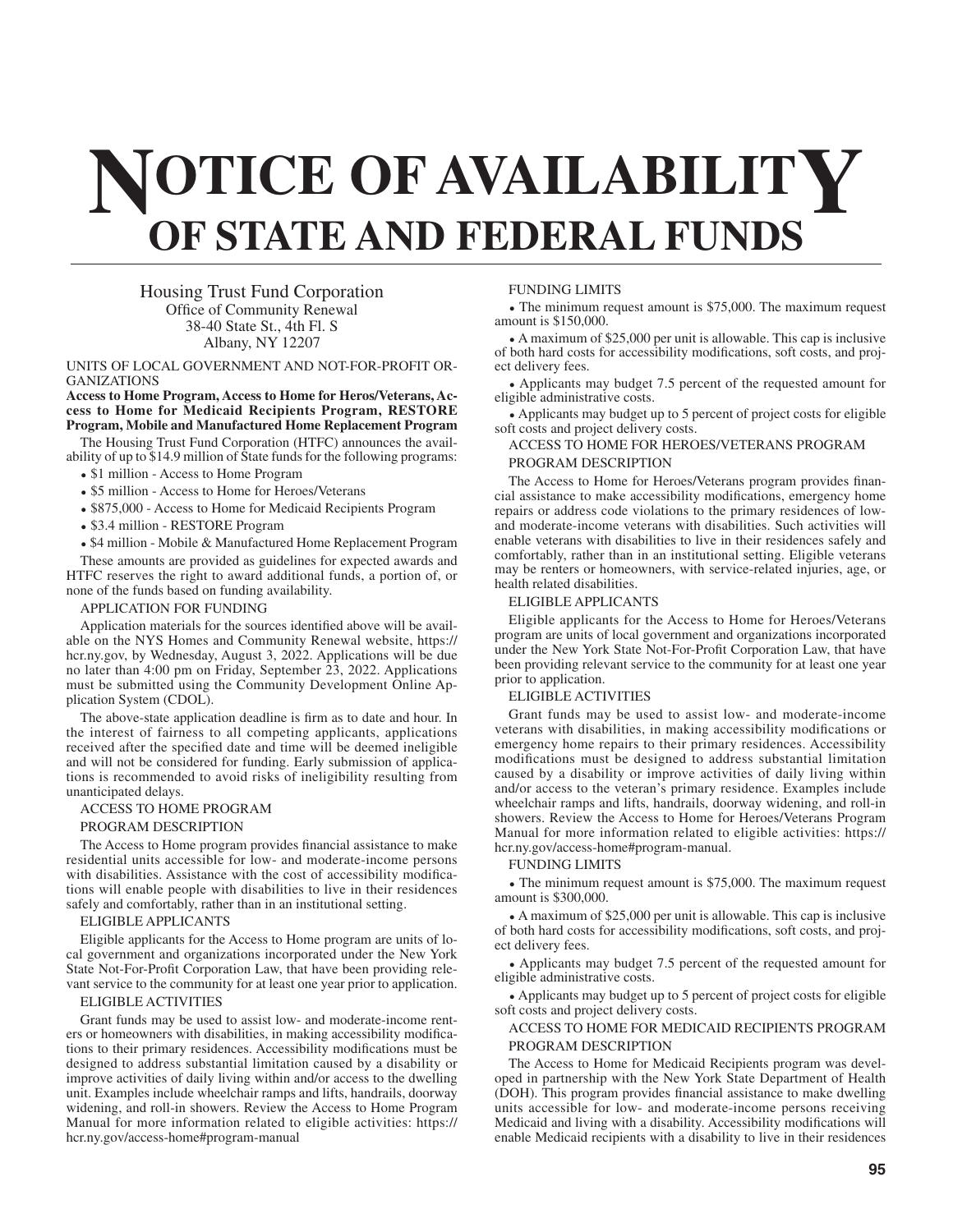safely and comfortably, rather than in an institutional setting. The Access to Home for Medicaid Recipients program has a secondary longterm goal of lowering health care costs.

# ELIGIBLE APPLICANTS

Eligible applicants for the Access to Home for Medicaid Recipients program are units of local government and organizations incorporated under the New York State Not-For-Profit Corporation Law, that have been providing relevant service to the community for at least one year prior to application.

# ELIGIBLE ACTIVITIES

Grant funds may be used to assist low- and moderate-income Medicaid recipients with disabilities, in making accessibility modifications to their primary residences. Accessibility modifications must be designed to address substantial limitation caused by a disability or improve activities of daily living within and/or access to the dwelling unit. Examples include wheelchair ramps and lifts, handrails, doorway widening, and roll-in showers. Review the Access to Home for Medicaid Recipients Program Manual for more information related to eligible activities: https://hcr.ny.gov/access-home#program-manual.

# FUNDING LIMITS

 $\bullet$  The minimum request amount is \$75,000. The maximum request amount is \$300,000.

A maximum of  $$25,000$  per unit is allowable. This cap is inclusive of both hard costs for accessibility modifications, soft costs, and project delivery fees.

• Applicants may budget 7.5 percent of the request amount for eligible administrative costs.

• Applicants may budget up to 5 percent of project costs for eligible soft costs and project delivery costs.

MOBILE & MANUFACTURED HOME REPLACEMENT PRO-GRAM

# PROGRAM DESCRIPTION

The Mobile and Manufactured Home Replacement program was developed to assist low- and moderate-income homeowners to replace dilapidated mobile or manufactured homes that are sited on land owned by the homeowner with a new manufactured, modular, or sitebuilt home.

#### ELIGIBLE APPLICANTS

Eligible applicants for the Mobile and Manufactured Home Replacement program are units of local government and not-for-profit corporations with substantial experience in affordable housing.

#### ELIGIBLE ACTIVITIES

Costs related to the replacement of dilapidated mobile or manufactured homes will be eligible for grant reimbursement. These costs include, but are not limited to:

- Demolition, removal, disposal of the dilapidated units;

- Purchase of new replacement manufactured units and site preparation;

- Construction of replacement housing units;

- Temporary relocation assistance;

- Permitting, environmental review, and testing.

#### FUNDING LIMITS

 $\bullet$  The minimum request amount is \$200,000. The maximum request amount is \$500,000.

• A maximum of \$100,000 per property is allowable. This cap is inclusive of both hard and soft costs for the replacement of a mobile or manufactured home.

• Applicants may budget 7.5 percent of the requested amount for eligible administrative costs.

• Applicants may budget up to 10 percent of project costs for eligible soft costs and project delivery costs.

• Preference may be given to applicants pursuing multiple sources of funds to cover increased project costs and ensure a greater number of program participants. Other funding sources to be leveraged must be relevant to the proposed application and their proposed use documented, along with proof that funds are available and committed at the time of application. Documentation of a pending application to another HCR program is also acceptable.

# RESTORE PROGRAM

# PROGRAM DESCRIPTION

The Residential Emergency Services to Offer (Home) Repairs to the Elderly (RESTORE) program provides financial resources to assist senior citizen homeowners, sixty years of age and older, with the cost of addressing emergency home repairs or code violations that pose a threat to their health and safety, or affect the livability of their home. Assistance with the cost of these critical repairs will enable seniors to continue to live independently in their homes.

# ELIGIBLE APPLICANTS

Eligible applicants for the RESTORE program are units of local government and not-for-profit corporations that have been providing relevant service to the community for at least one year prior to application.

# ELIGIBLE ACTIVITIES

Grant funds may be used to assist homeowners to complete emergency repairs. An eligible emergency repair eliminates a hazardous condition or deficiency that poses an immediate threat to the life, health or safety or the homeowner. Review the RESTORE Program Manual for more information related to eligible activities: https:// hcr.ny.gov/restore-program#program-manual.

# FUNDING LIMITS

 $\bullet$  The minimum request amount is \$75,000. The maximum request amount is \$200,000.

 $\bullet$  A maximum of \$10,000 per building is allowable. This cap is inclusive of both hard costs for accessibility modifications, soft costs and project delivery fees.

• Applicants may budget 7.5 percent of the requested amount for eligible administrative costs.

• Applicants may budget up to 5 percent of project costs for eligible soft costs and project delivery costs.

# GENERAL REQUIREMENTS

The Office of Community Renewal (OCR) reserves the right to reject any and all proposals, to negotiate with applicants, recommend funding in an amount less than requested, conduct site visits, interview the applicant and development team, extend the submission deadline, and request additional information. OCR reserves the right to waive or modify any requirement contained in the Request for Application and applications received subject to the applicable statutes and the Program Regulations.

# MINORITY- AND WOMEN-OWNED BUSINESS ENTER-PRISES (M/WBE) COMPLIANCE

Recipients of awards are subject to Article 15A and 17-B of the New York State Executive Law. These requirements include equal employment opportunities for minority group members and women ("EEO") and contracting opportunities for certified minority and women-owned business enterprises ("MWBEs") and Service-Disabled Veteran-Owned Businesses ("SDVOBs"). Recipient's demonstration of "good faith efforts" pursuant to 5 NYCRR § 142.8 shall be a part of these requirements.

# CONTACT INFORMATION

Applicants may make a request, based on demonstrated need, to submit a paper application in lieu of using the CDOL application system. Requests for approval to submit a paper application must be sent to: Crystal Loffler, President, Office of Community Renewal, NYS Homes and Community Renewal, Hampton Plaza, 38-40 State Street, 4th Floor South, Albany, NY 12207.

The above-stated application deadlines are firm as to date and hour. In the interest of fairness to all competing applicants, applications received after the specified date and time will be deemed ineligible and will not be considered for funding. Applicants should make early submission of the applications to avoid risks of ineligibility resulting from unanticipated delays or other delivery-related problems.

*For inquiries or technical assistance regarding these programs please contact*: Home and Community Renewal, Office of Community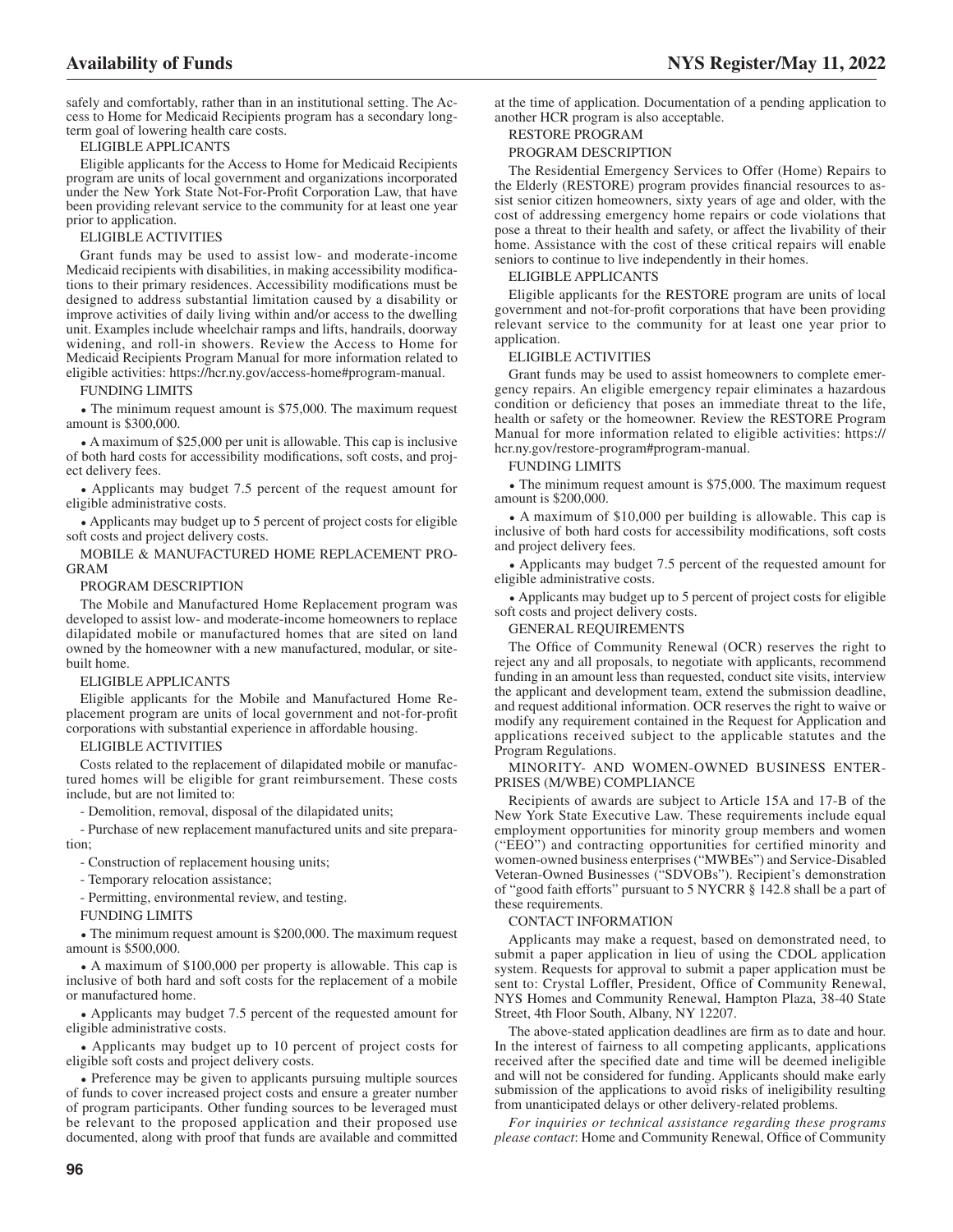# Housing Trust Fund Corporation Office of Community Renewal 38-40 State St., 4th Fl. S Albany, NY 12207

# NON-ENTITLEMENT VILLAGES, TOWNS, CITIES, OR COUN-TIES THROUGHOUT NEW YORK STATE, EXCLUDING MET-ROPOLITAN CITIES, URBAN COUNTIES, AND INDIAN TRIBES THAT ARE HUD DESIGNATED ENTITLEMENT COMMUNI-TIES, UNITS OF LOCAL GOVERNMENT, TO INCLUDE COUN-TIES, CITIES, TOWNS AND VILLAGES, NON-PROFIT CORPO-RATIONS INCORPORATED UNDER STATE NON-PROFIT CORPORATION LAW, PUBLIC HOUSING AUTHORITIES

**NYS Community Development Block Grant Funding for Public Infrastructure, Public Facilities and Community Planning, NYS Community Development Block Grant Funding for Housing Activities, NYS HOME Program**

The Housing Trust Fund Corporation (HTFC) announces the availability of approximately \$40 million of Federal funds for the following programs:

• \$20 million - NYS Community Development Block Grant funding for Public Infrastructure, Public Facilities and Community Planning

• \$10 million - NYS Community Development Block Grant funding for Housing Activities

• \$10 million - NYS HOME Program

These amounts are provided as guidelines for expected awards and the HTFC reserves the right to award additional funds, a portion of, or none of the funds based on funding availability.

NYS COMMUNITY DEVELOPMENT BLOCK GRANT PRO-GRAM

## PROGRAM DESCRIPTION

The New York State Community Development Block Grant Program (CDBG) is a federally funded program administered by the Housing Trust Fund Corporation's (HTFC) Office of Community Renewal (OCR). The program provides resources to non-entitlement communities to enable the development of decent, affordable housing, create suitable living environments, and enhance economic opportunities across the state.

#### CDBG ELIGIBLE APPLICANTS

Eligible applicants include non-entitlement villages, towns, cities, or counties throughout New York State, excluding metropolitan cities, urban counties, and Indian Tribes that are HUD designated Entitlement communities. Non-entitlement areas are generally defined as cities, towns, and villages with populations of less than 50,000 except those designated principal cities of Metropolitan Statistical Areas, and counties with populations of less than 200,000.

\$20 million in NYS Community Development Block Grant funding is available for public infrastructure, public facilities, and community planning.

Public Infrastructure

The NYS CDBG Public Infrastructure program consists of two funding activities: drinking water, and clean water/stormwater management. Eligible projects for NYS CDBG Public Infrastructure may include the repair or replacement of existing systems, construction of new systems, or expansion of existing systems into areas previously unserved that follow the NYS Smart Growth Public Infrastructure Act (Chapter 433 of the Laws of 2010) and principally benefit low- and moderate-income persons. Under the Public Infrastructure category, the benefit to low- and moderate-income persons is most achieved through an area benefit.

Public Facilities

The NYS CDBG Public Facility program activities include, but are not limited to, structures to house or serve special-needs populations; senior services; childcare centers; removal of architectural barriers for the disabled (installing lifts, automatic doors, ramps, etc.); sidewalks; and multi-purpose buildings housing several qualifying activities where benefits are provided principally to low-and moderate-income persons. Removal of architectural barriers is not eligible in new construction. Under the Public Facilities category, the benefit to lowand moderate-income persons is achieved most through a presumed benefit, which is applicable for seniors, the severely disabled, or abused children. National Objective compliance for public facilities can also be met through the Low/Mod Area (LMA) benefit.

Community Planning

The NYS CDBG Planning program consists of two activities: Community Needs Assessments and Preliminary Engineering Reports. Any planning proposal must address an activity that at application and upon implementation, meets at least one of two national objectives under the CDBG program. That is, it must be shown that either 1) at least 51% of the persons who would benefit from implementation of the plan are low- and moderate- income persons, or 2) the plan addresses a slum or blighted area in the community.

2022 MAXIMUM FUNDING LIMITS

CDBG Infrastructure, Facilities, and Planning Activities

| Public Infrastructure                    | Maximum     |
|------------------------------------------|-------------|
| Counties, Towns, Cities or Vil-          | \$1,000,000 |
| lages                                    |             |
| *With NYS Co-Funding Initia-             | \$1,250,000 |
| tive                                     |             |
| Joint Applicants                         | \$1,500,000 |
| *Joint w/Co-Funding Initiative           | \$1,750,000 |
| <b>Public Facilities</b>                 |             |
| Counties, Towns, Cities or Vil-<br>lages | \$300,000   |
| Planning                                 |             |
| Counties, Towns, Cities or Vil-<br>lages | \$50,000    |

Preference may be given to applicants pursuing multiple sources of funds to cover increased project costs and ensure a greater number of program participants. Other funding sources to be leveraged must be relevant to the proposed application and their proposed use documented, along with proof that funds are available and committed at the time of application. Documentation of a pending application to another HCR program is also acceptable.

APPLICATION FOR FUNDING

The 2022 Application for CDBG Infrastructure, Facilities and Planning Activities will be available on the NYS Consolidated Planning Application (CFA). All application forms and program guidance will be available on the NYS Homes and Community Renewal website, under Funding Opportunities on Monday, May 2, 2022. Applications are due no later than 4:00 pm Friday, July 29, 2022. Applications must be submitted using the Consolidated Funding Application (CFA).

\$10 million in NYS Community Development Block Grant funding is available for housing activities.

CDBG Housing Activities

CDBG funds are available for housing activities including housing rehabilitation, manufactured housing replacement, homebuyer down payment assistance, well and septic replacement, and lateral connection assistance that primarily benefit low- and moderate-income persons.

2022 MAXIMUM FUNDING LIMITS

CDBG Housing Activities

Housing Rehabilitation, Homebuyer Down Payment, Wells-Septic and Laterals

Towns, Cities and Villages: \$500,000